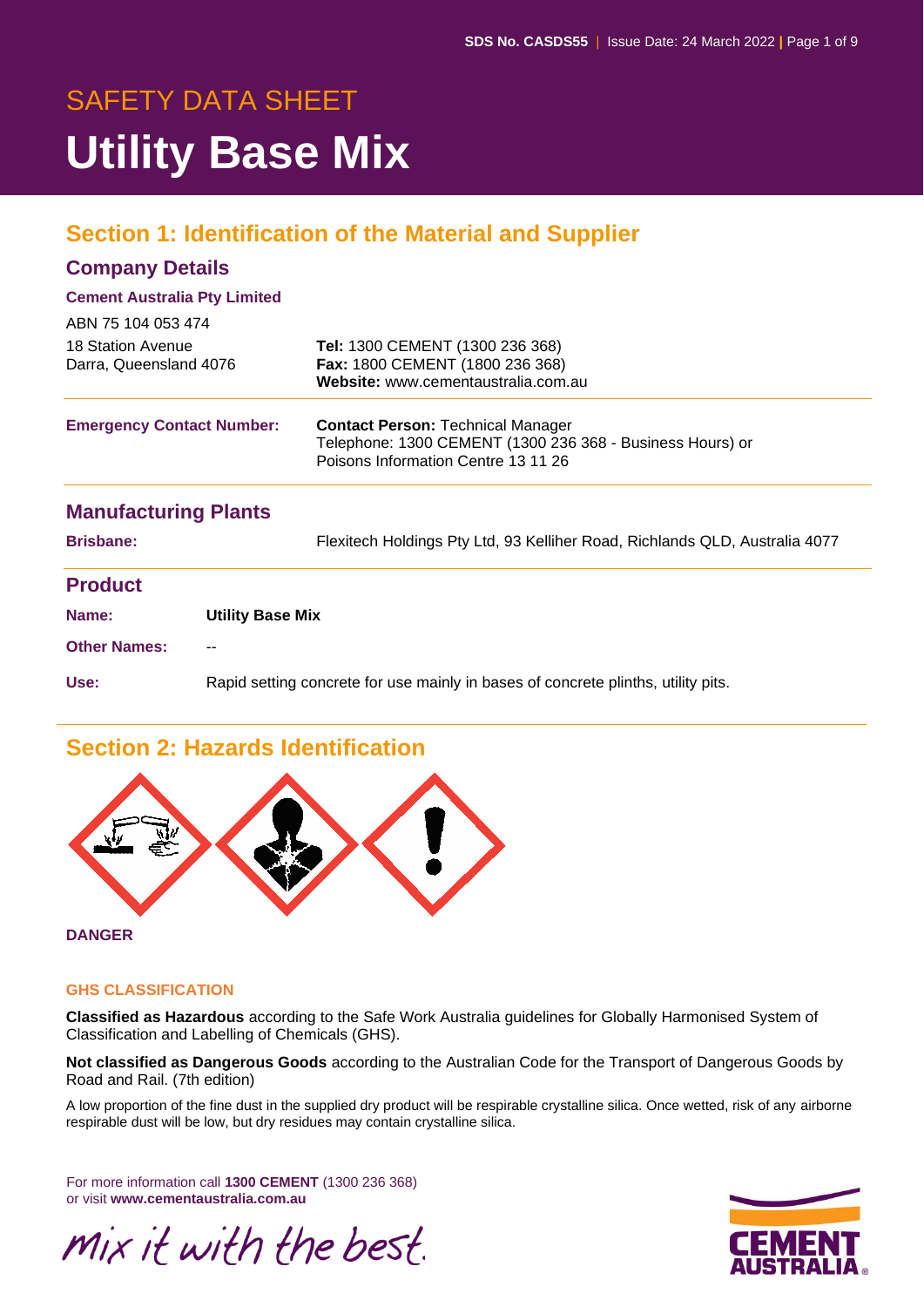#### **CLASSIFIED AS HAZARDOUS SUBSTANCE ACCORDING TO SAFE WORK AUSTRALIA CRITERIA. NON-DANGEROUS GOODS**

A low proportion of the fine dust in the supplied dry product will be respirable crystalline silica. Once wetted, risk of any airborne respirable dust will be low, but dry residues may contain crystalline silica.

#### **GHS CLASSIFICATION**

**Hazard Class and Category Serious Eye Damage/Eye Irritation: Category 1 Skin sensitisation: Category 1 Skin Corrosion/ Irritation: Category 2 Specific Target Organ Toxicity (Single Exposure): Category 3 Specific Target Organ Toxicity (Repeated Exposure): Category 1 Carcinogenicity: Category 1A**

#### **2.2 GHS Label elements**

**Pictograms and Signal Words**



**DANGER**

#### **Hazard Statement(s)**

| H315 | Causes skin irritation.                                                        |
|------|--------------------------------------------------------------------------------|
| H317 | May cause an allergic skin reaction.                                           |
| H318 | Causes serious eye damage.                                                     |
| H335 | May cause respiratory irritation.                                              |
| H372 | Causes damage to organs through prolonged or repeated exposure                 |
| H350 | May cause silicosis-induced lung cancer through inhalation of airborne silica. |
|      |                                                                                |

#### **Prevention Statement(s)**

| If medical advice is needed, have product container or label at hand.                                                                                    |
|----------------------------------------------------------------------------------------------------------------------------------------------------------|
| Keep out of reach of children.                                                                                                                           |
| Read label before use.                                                                                                                                   |
| Do not handle until all safety precautions have been read and understood.                                                                                |
| Do not breathe dust/ Dry cement can become easily airborne. Wet surface before cutting<br>to reduce dust emissions/                                      |
| Wash any skin exposed to the product thoroughly after handling. Do not touch eyes until<br>hands are thoroughly washed clean of material.                |
| Do not eat drink or smoke when using this product.                                                                                                       |
| Use only outdoors or in a well-ventilated area.                                                                                                          |
| Contaminated work clothing should not be allowed out of the workplace.                                                                                   |
| Wear protective gloves in accordance with AS2161. Nitrile gloves of 8mil thickness. Wear<br>dust proof eye protection in accordance with (AS/NZS1337.1). |
|                                                                                                                                                          |

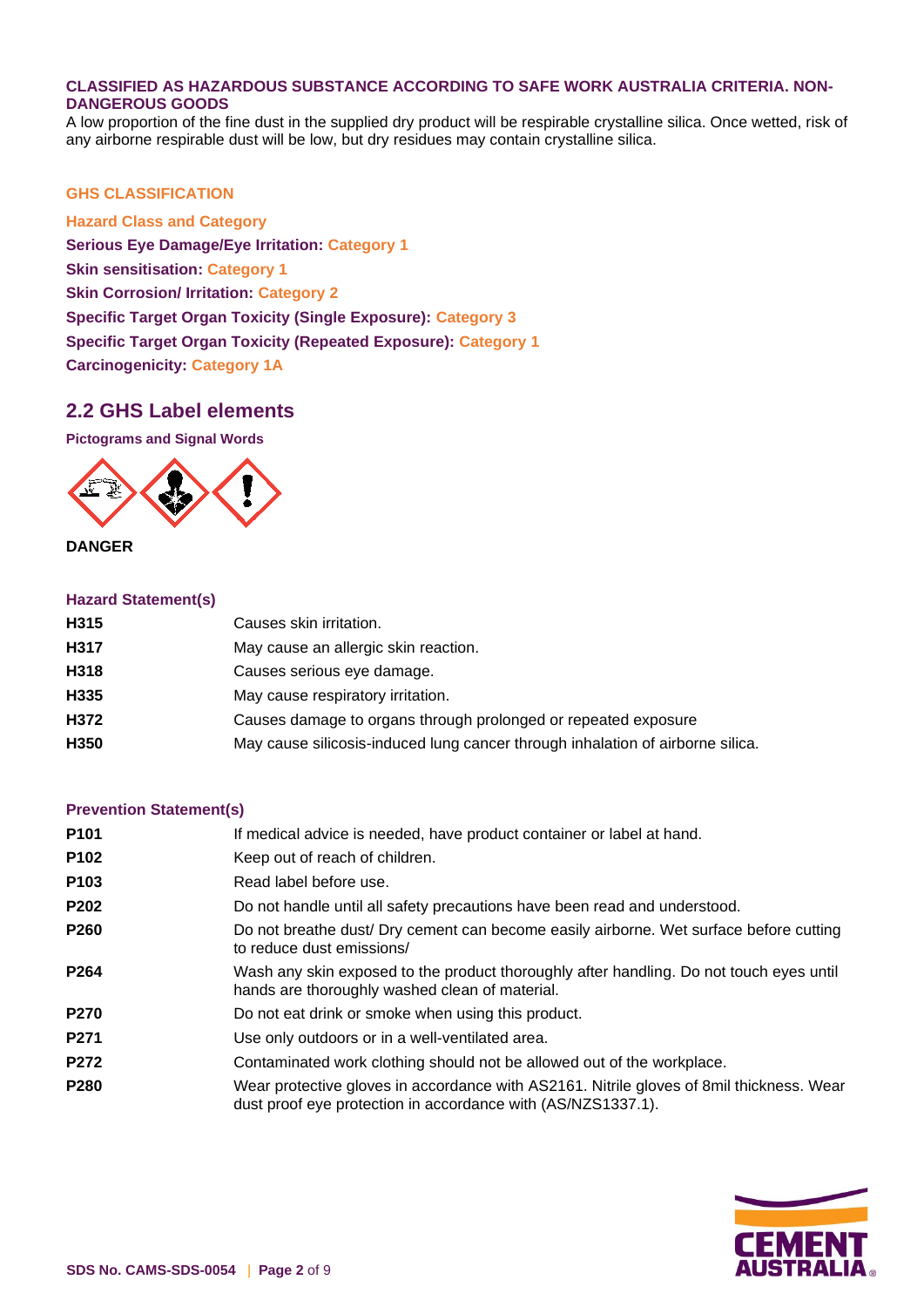#### **Response Statement(s)**

| P305+P351+P338       | IF IN EYES: Immediately call POISON CENTRE 131126 or Doctor. Rinse cautiously with<br>water for several minutes. Remove contact lenses, if present and easy to do. Continue<br>rinsing. |
|----------------------|-----------------------------------------------------------------------------------------------------------------------------------------------------------------------------------------|
| P302 + P352          | IF ON SKIN: Wash with plenty of soap and water.                                                                                                                                         |
| $P332 + P313$        | If skin irritation occurs: Get medical advice/attention.                                                                                                                                |
| $P304 + P340 + P305$ | IF INHALED: Remove to fresh air and keep at rest in a position comfortable for breathing.                                                                                               |
| $P305 + P351 + P338$ | IF IN EYES: rinse cautiously with water for several minutes. Remove contact lenses, if<br>present and easy to do. Continue rinsing.                                                     |
| $P337 + P313$        | If eye irritation persists: Get medical advice/attention.                                                                                                                               |
| P310                 | Immediately call POISON CENTRE 131126 or Doctor if you feel unwell.                                                                                                                     |
| P321                 | Specific treatment is advised - see first aid instructions.                                                                                                                             |
| P362                 | Take off contaminated clothing and wash before re-use.                                                                                                                                  |
| P308+P313            | If exposed or concerned: Get medical advice/attention.                                                                                                                                  |

| <b>Storage Statement(s)</b> |                                                                  |
|-----------------------------|------------------------------------------------------------------|
| P403+P233                   | Store in a well-ventilated place. Keep container tightly closed. |
| P405                        | Keep container tightly closed. Store locked up.                  |

#### **Disposal Statement(s)**

**P501** Dispose of unused contents or container as normal general waste or in accordance with jurisdictional regulations.

#### **2.3 Other hazards**

Some susceptible individuals may exhibit an allergic skin response upon exposure to Portland Cement, possibly due to trace amounts of Chromium caused by wet or moist skin or eyes having prolonged contact exposure to dry Portland Cement.

Prolonged exposure to Portland Cement in the wet form can cause serious, potentially irreversible skin or eye damage in the form of chemical burns. The same serious injury can occur if wet or moist skin or eyes have prolonged contact exposure to dry Portland Cement.

### **Section 3: Composition/Information on Ingredients**

The sand in this product is mainly crystalline silica and accounts for the high overall crystalline silica content. All significant constituents are listed below: General Purpose Cement consists of a crystalline mass manufactured from substances mined from the earth's crust. It contains trace amounts of naturally occurring, but potentially hazardous chemical entities including metals such as chromium, nickel and crystalline silica.

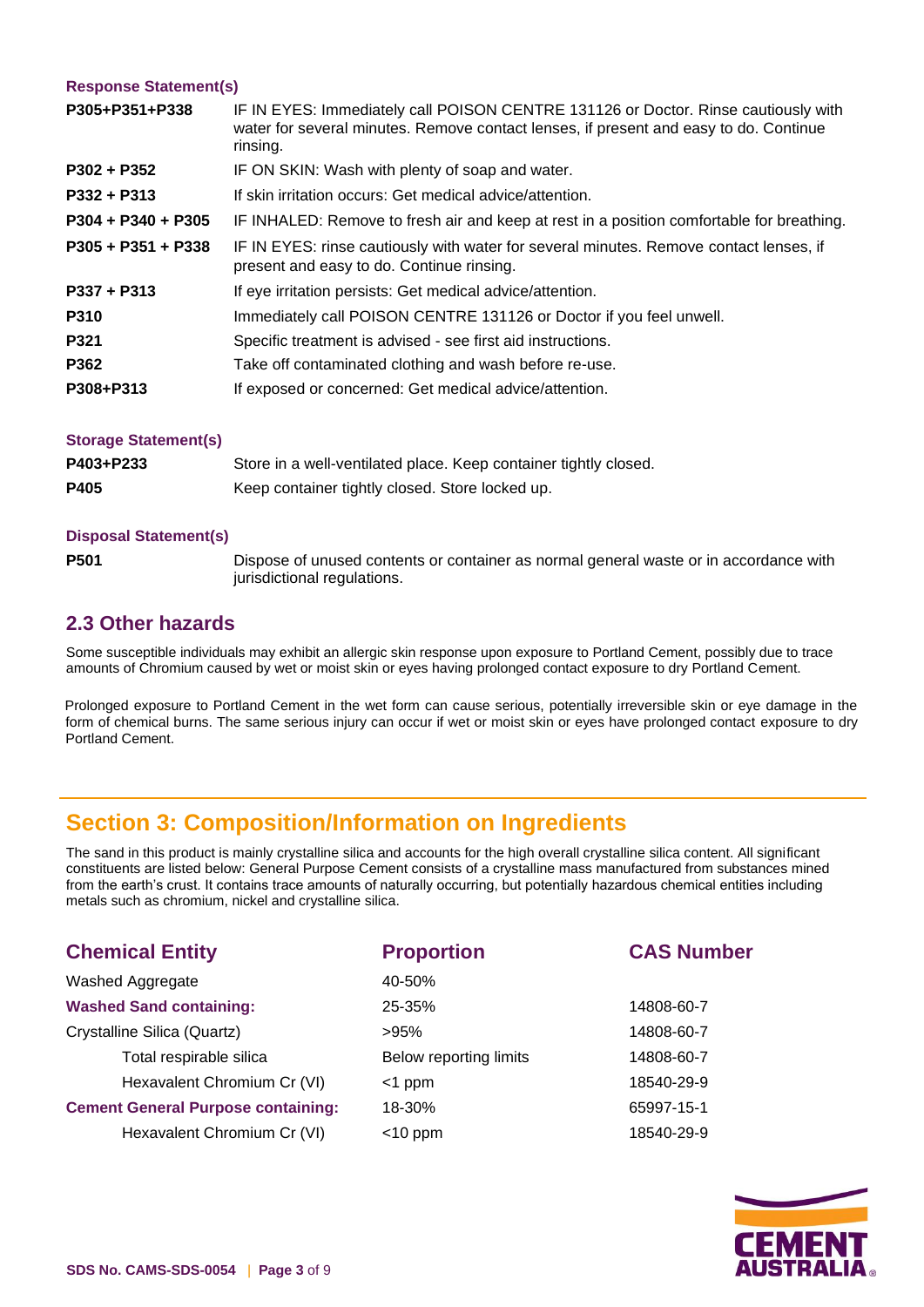| Crystalline Silica (Quartz) in ash | $<$ 1 up to 10%        | 14808-60-7 |
|------------------------------------|------------------------|------------|
| Total respirable silica            | Below reporting limits | 14808-60-7 |
| Calcium Sulphate Hemihydrate       | 5-7%                   | 10034-76-1 |
| Fibres                             | ${<}1\%$               | 9003-07-0  |

# **Section 4: First Aid Measures**

#### **4.1 Description of necessary first aid measures**

| Eyes:                        | Flush thoroughly with flowing water for 15 minutes to remove all traces. If symptoms<br>such as irritation or redness persist, seek medical attention. If wet cement is splashed<br>in the eye, always treat as above, and seek urgent medical attention.                                                                                           |
|------------------------------|-----------------------------------------------------------------------------------------------------------------------------------------------------------------------------------------------------------------------------------------------------------------------------------------------------------------------------------------------------|
| Inhalation:                  | Remove to fresh air, away from dusty area. If symptoms persist, seek medical<br>attention.                                                                                                                                                                                                                                                          |
| <b>Skin:</b>                 | Remove heavily contaminated clothing immediately. Wash material off the skin<br>thoroughly with water. Use a mild soap if available. Shower if necessary. Seek<br>medical attention for persistent irritation or burning of the skin.                                                                                                               |
| <b>Ingestion/Swallowed:</b>  | Rinse mouth and lips with water. Do not induce vomiting, get medical attention<br>showing the Safety Data Sheet and the hazard label. If symptoms persist, contact a<br>Poisons Information Centre on 13 11 26 or a doctor.                                                                                                                         |
| <b>First Aid Facilities:</b> | Eye wash station. Washing facilities with running water/shower.                                                                                                                                                                                                                                                                                     |
| <b>Advice to Doctor:</b>     | Treat symptomatically. Skin contact with wet cement, mortars and slurries may result<br>in irritant dermatitis. Prolonged skin contact with wet cement may result in skin burns<br>12 to 48 hours after exposure. There may be no pain at the time of exposure. If wet<br>cement is splashed into the eye, alkali burns can cause permanent damage. |

#### **4.2 Symptoms caused by exposure**

Irritating to the eyes, skin and respiratory system. Chronic over exposure to silica quartz dust may result in silicosis (lung disease). Principal symptoms of silicosis are coughing and breathlessness. Some individuals may exhibit an allergic response upon exposure to this product, possibly due to the trace amounts of chromium present. Crystalline silica is classified as carcinogenic to humans (IARC Group 1), if respirable material is inhaled. Hexavalent chromium compounds are also classified as carcinogenic to humans (IARC Group 1).

### **4.3 Medical attention and special treatment**

Treat as for moderate to strong alkali and symptomatically.

# **Section 5: Fire Fighting Measures**

| <b>Fire/Explosion Hazard:</b>            | None   |
|------------------------------------------|--------|
| <b>Hazchem Code:</b>                     | None   |
| <b>Flammability:</b>                     | Not fl |
| <b>Extinguishing Media:</b>              | None   |
| <b>Hazards from Combustion Products:</b> | None   |
| <b>Special Protective Precautions</b>    | None   |
| and equipment for fire fighters:         |        |

ne allocated flammable **Extinguishing Media:** None required ne required

### **Section 6: Accidental Release Measures**

### **6.1 Personal precautions, protective equipment and emergency procedure**

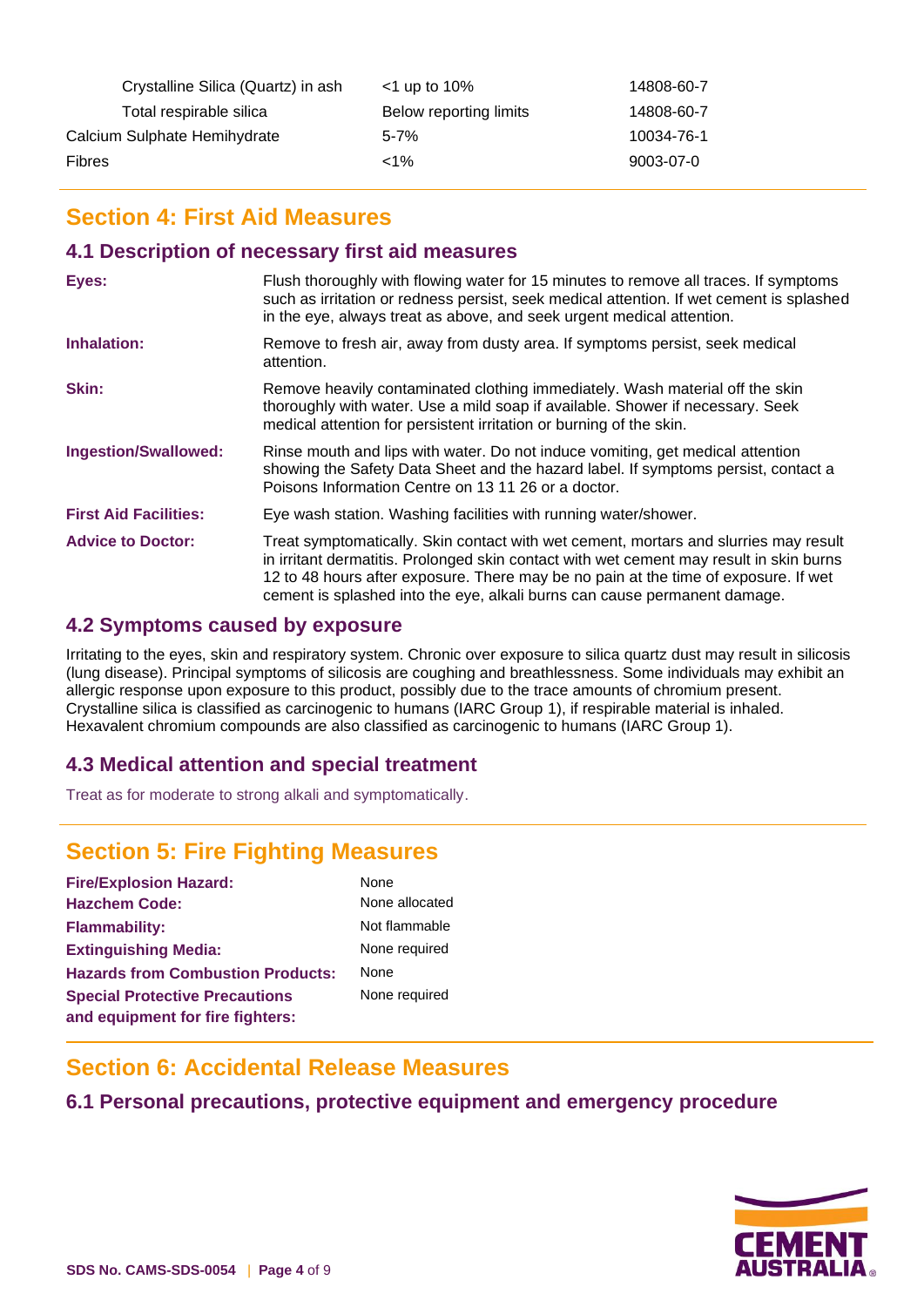Recommended protective clothing when handling product includes gloves (AS2161), boots, long sleeves/pants, eye protection i.e., goggles (AS/NZS1337.1), suitable respirator (AS/NZS1715, 1716).

#### **6.2 Environmental precautions**

Prevent product from entering storm water and sewer drains.

#### **6.3 Methods and materials for containment and cleaning up**

Contain spillage, then collect and place in suitable containers for reuse or disposal. Spills are best cleaned up by vacuum device to avoid generating airborne dust. Recommendations on Exposure Control and Personal Protection should be followed during spill clean-up.

**DO NOT USE WATER:** Wetting during clean-up will cause formation of setting cement.

### **Section 7: Handling and Storage**

#### **7.1 Precautions for safe handling**

When supplied in bags these need to be handled in accordance with Hazardous Manual Tasks Code of Practice. Use of safe work practices are recommended to avoid eye or skin contact and inhalation.

Observe good personal hygiene, including washing hands before eating. Prohibit eating, drinking and smoking in contaminated areas.

### **7.2 Conditions for safe storage, including any incompatibilities**

Store in a cool, dry, well-ventilated area, removed from moisture (to prevent hardening), incompatible substances, strong oxidants or acids, foodstuffs and to minimise dust emissions. Ensure packages are adequately labelled, protected from physical damage and sealed when not in use. Storage in steel or concrete bins and silos, or plastic lined bags, is appropriate.

Store locked up with containers tightly closed

# **Section 8: Exposure Controls/Personal Protection**

### **8.1 Exposure control measures**

#### **Exposure standards**

|                                 |           | <b>TWA</b>    |                   | <b>STEL</b>   |                   |
|---------------------------------|-----------|---------------|-------------------|---------------|-------------------|
| Ingredient                      | Reference |               | mg/m <sup>3</sup> | ppm           | mg/m <sup>3</sup> |
| Chromium (VI) compounds (as Cr) | SWA (AUS) | $\sim$ $\sim$ | 0.05              | $-$           | $- -$             |
| <b>Portland Cement</b>          | SWA (AUS) | $\sim$ $\sim$ | 10                | $\sim$ $\sim$ | $- -$             |
| Quartz (respirable silica)      | SWA (AUS) | $-$           | 0.1               | $- -$         | $- -$             |

#### **Biological limits**

No biological limit values have been entered for this product

#### **8.2 Engineering controls**

Use outdoors or in well-ventilated areas. Employ natural or mechanical ventilation to maintain exposure within

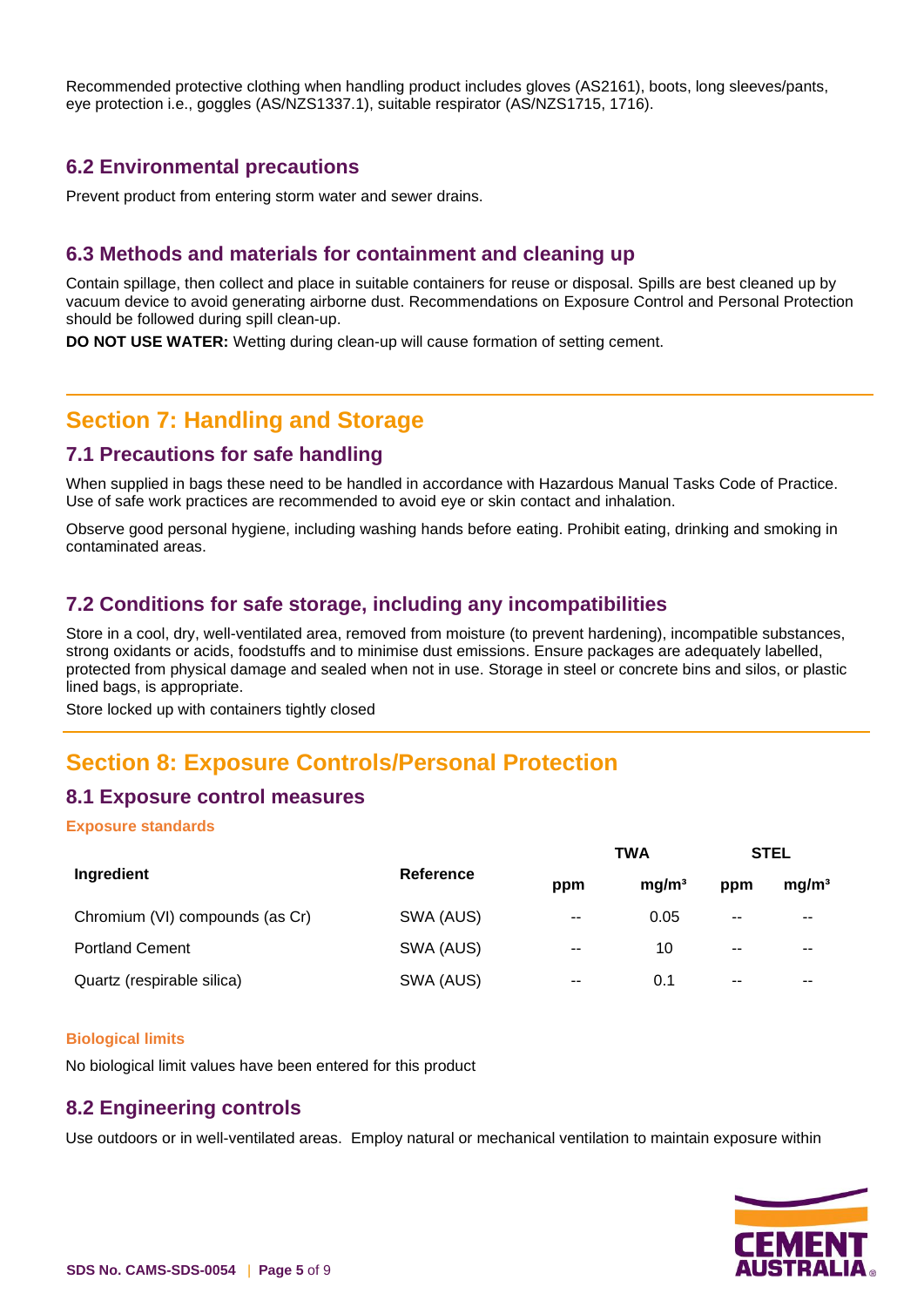applicable limits. Where an inhalation risk exists, mechanical extraction ventilation is recommended.

#### **8.3 Individual protection measures**

| <b>PPE</b>          |                                                                                                                                                                                                                                                                                                                                                                                                                                                                                                 |
|---------------------|-------------------------------------------------------------------------------------------------------------------------------------------------------------------------------------------------------------------------------------------------------------------------------------------------------------------------------------------------------------------------------------------------------------------------------------------------------------------------------------------------|
| Eyes / Face:        | Safety glasses with side shields or protective goggles should be worn while using this product.<br>For extremely dusty conditions, non-vented goggles or goggles with indirect venting are<br>recommended. Avoid contact lens wear when using this product.                                                                                                                                                                                                                                     |
| Body/Skin:          | Long sleeved shirts and trousers should be worn while using this material. Avoid direct contact<br>with skin. If working in dusty conditions, impervious over garments are recommended.                                                                                                                                                                                                                                                                                                         |
| Hands:              | Protective gloves with wrist/arm cuffs should be worn to avoid direct contact with skin Wear PVC,<br>rubber, or cotton gloves when handling material to prevent skin contact.                                                                                                                                                                                                                                                                                                                   |
| <b>Respiratory:</b> | If exposure levels cannot be maintained below acceptable limits, suitable particulate-filtering<br>facemasks or respirators approved by MSHA/NIOSH should be worn in accordance with the<br>user's respiratory protection program and OSHA/MSHA guidelines. Where an inhalation risk<br>exists wear a Class P1 (Particulate) respirator, dependent on a site-specific risk assessment. Use<br>only respirators that bear the Australian Standards mark and are fitted and maintained correctly. |

# **Section 9: Physical and Chemical Properties**

| Appearance (dry):             | A grey sandy mixture of fine and coarse solid particles                                   |
|-------------------------------|-------------------------------------------------------------------------------------------|
| Odour:                        | No distinctive odour                                                                      |
| <b>Boiling/Melting Point:</b> | Melting point $>1200^{\circ}$ C                                                           |
| <b>Vapour Pressure:</b>       | Not applicable                                                                            |
| <b>Specific Gravity:</b>      | $2.70 - 2.9$                                                                              |
| <b>Flash Point:</b>           | Not applicable                                                                            |
| <b>Flammability Limits:</b>   | Not applicable                                                                            |
| <b>Solubility In Water:</b>   | Slight, reacts on mixing with water forming an alkaline (caustic) solution ( $pH > 11$ ). |
| <b>Particle Size:</b>         | Up to 50% of the fresh dry material may be respirable (below 10 microns)                  |

# **Section 10: Stability and Reactivity**

Utility Base Mix is compatible with most other building materials, will not decompose into hazardous by-products and does not polymerise.

| <b>Chemical Stability:</b>               | Chemically stable                     |
|------------------------------------------|---------------------------------------|
| <b>Conditions to Avoid:</b>              | Keep free of moisture during storage. |
| <b>Incompatible Materials:</b>           | <b>None</b>                           |
| <b>Hazardous Decomposition Products:</b> | None                                  |
| <b>Hazardous Reactions:</b>              | None                                  |

# **Section 11: Toxicological Information**

# **11.1 Early onset symptoms related to exposure**

**Ingestion/Swallowing** Mildly abrasive and corrosive to mouth and throat if swallowed. May cause nausea, stomach cramps and constipation **Inhalation** Irritating to the respiratory system. Over exposure may result in irritation of the nose and throat, with coughing. High level exposure may result in breathing

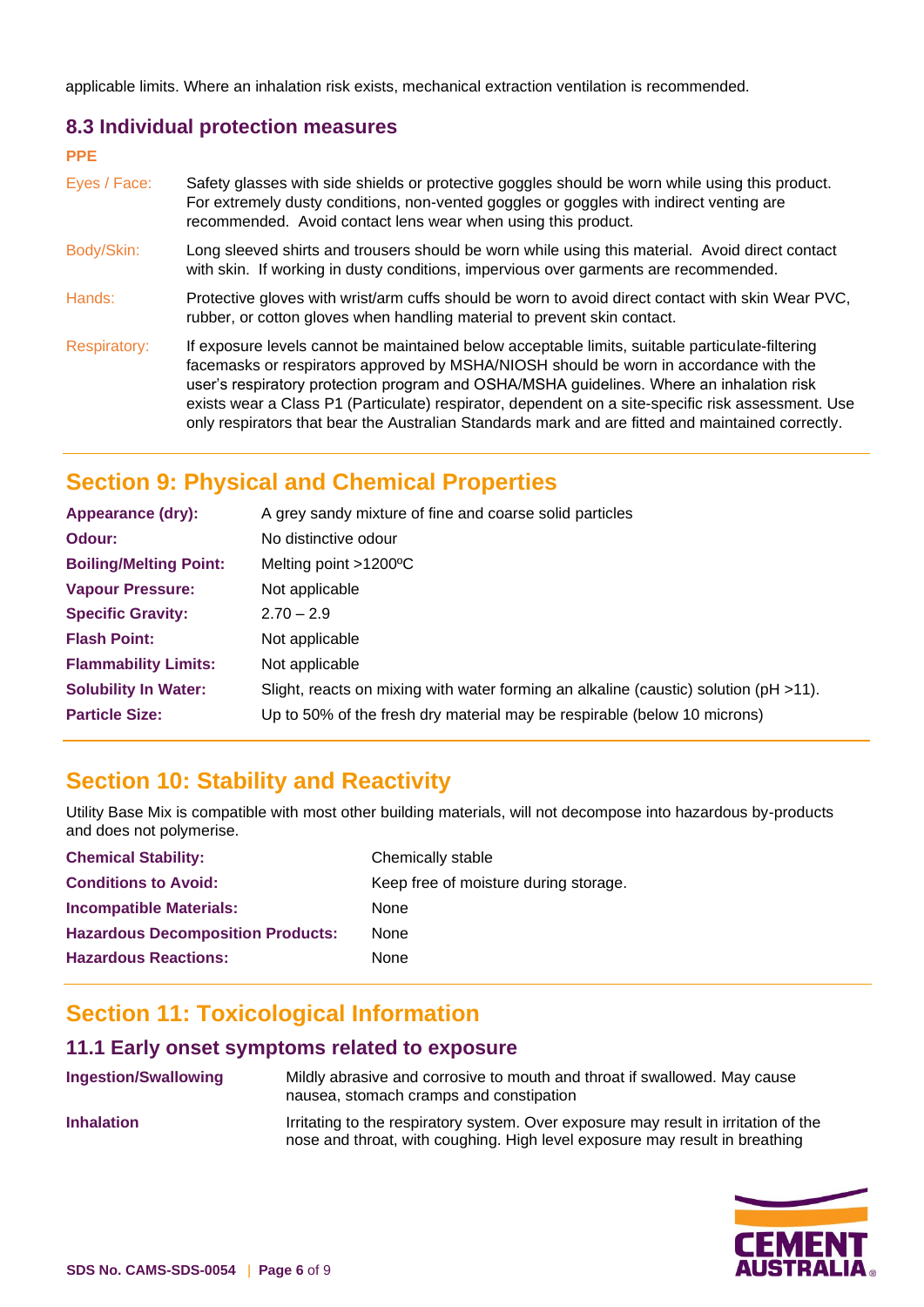|                      | difficulties. Pre-existing upper respiratory and lung diseases including asthma<br>and bronchitis may be aggravated.                                                                                                                                                                                                                                                                                                                                                                                                          |
|----------------------|-------------------------------------------------------------------------------------------------------------------------------------------------------------------------------------------------------------------------------------------------------------------------------------------------------------------------------------------------------------------------------------------------------------------------------------------------------------------------------------------------------------------------------|
| <b>Eye Exposure</b>  | Causes serious eye damage. Irritating and corrosive to the eyes and may cause<br>alkaline burns. Cement dust is irritating to the eyes. Exposure to dust may<br>aggravate existing eye irritations. Contact with moisture in the eyes may result in<br>irritation, flow of tears, pain, redness, conjunctivitis, and possible alkaline burns<br>aided by mechanical irritation and abrasion. Exposure to wet cement can cause<br>serious, potentially irreversible eye damage in the form of chemical burns.                  |
| <b>Skin Exposure</b> | Irritating to the skin. Direct contact with powder or wetted form may result in<br>irritation, rash and dermatitis. Prolonged exposure to wet cement can cause<br>serious, potentially irreversible skin damage in the form of chemical burns. Within<br>12 to 48 hours (after one- to six-hour exposures) possible first, second- or third-<br>degree burns may occur. There may be no obvious pain at the time of the<br>exposure. Chronic skin disorders may be aggravated by exposure to dust or<br>contact with product. |

# **11.2 Delayed health effects from exposure**

| <b>Ingestion/Swallowing</b> | Mildly abrasive and corrosive to mouth and throat if swallowed. May cause<br>nausea, stomach cramps and constipation                                                                                                                                                                                                                                                                                                                                                                                                              |
|-----------------------------|-----------------------------------------------------------------------------------------------------------------------------------------------------------------------------------------------------------------------------------------------------------------------------------------------------------------------------------------------------------------------------------------------------------------------------------------------------------------------------------------------------------------------------------|
| <b>Inhalation</b>           | Repeated exposure to the dust may result in increased nasal and respiratory<br>secretions and coughing. Inflammation of lining tissue of the respiratory system<br>may follow repeated exposure to high levels of dust, with increased risk of<br>bronchitis and pneumonia.                                                                                                                                                                                                                                                       |
|                             | Repeated exposure to respirable silica may result in pulmonary fibrosis (silicosis).<br>Silicosis is a fibronodular lung disease caused by deposition in the lungs of fine<br>respirable particles of crystalline silica. Principal symptoms of silicosis are<br>coughing and breathlessness. In the wet state, the likelihood of an inhalation<br>hazard is reduced.                                                                                                                                                             |
| <b>Eye Exposure</b>         | Dust may cause irritation and inflammation of the cornea.                                                                                                                                                                                                                                                                                                                                                                                                                                                                         |
| <b>Skin Exposure</b>        | Irritating to the skin. Direct contact with powder or wetted form may result in<br>irritation, rash and dermatitis. Prolonged exposure to wet cement can cause<br>serious, potentially irreversible skin damage in the form of chemical burns. Within<br>12 to 48 hours (after one- to six-hour exposures) possible first, second- or third-<br>degree burns may occur. There may be no obvious pain at the time of the<br>exposure. Chronic skin disorders may be aggravated by exposure to dust or<br>contact with product.     |
| <b>Carcinogenicity</b>      | This product contains crystalline silica which is classified as carcinogenic to<br>humans (IARC Group 1). However, there is sufficient information to conclude that<br>the relative risk of lung cancer is increased in persons with silicosis. Therefore,<br>preventing the onset of silicosis will also reduce the cancer risk. Epidemiological<br>studies have shown that smoking increases the risk of bronchitis, silicosis<br>(scaring of the lung) and lung cancer in persons exposed to respirable crystalline<br>silica. |
|                             | Hexavalent chromium compounds are also classified as carcinogenic to humans<br>(IARC Group 1). However due to the trace amounts present, no adverse effects<br>are expected due to this component. In the wet state, the likelihood of an<br>inhalation hazard is reduced.                                                                                                                                                                                                                                                        |

| <b>Components</b>           | <b>Toxicity</b>                                              | <b>Carc: IARC Carc: NTP</b> |       | <b>Carc: OSHA</b> |
|-----------------------------|--------------------------------------------------------------|-----------------------------|-------|-------------------|
| Crystalline Silica (Quartz) | Oral LD50 Rat >22,500 mg/kg<br>LC50 Carp >10,000 mg/L (72 h) | Group 1                     | Known | Not listed        |

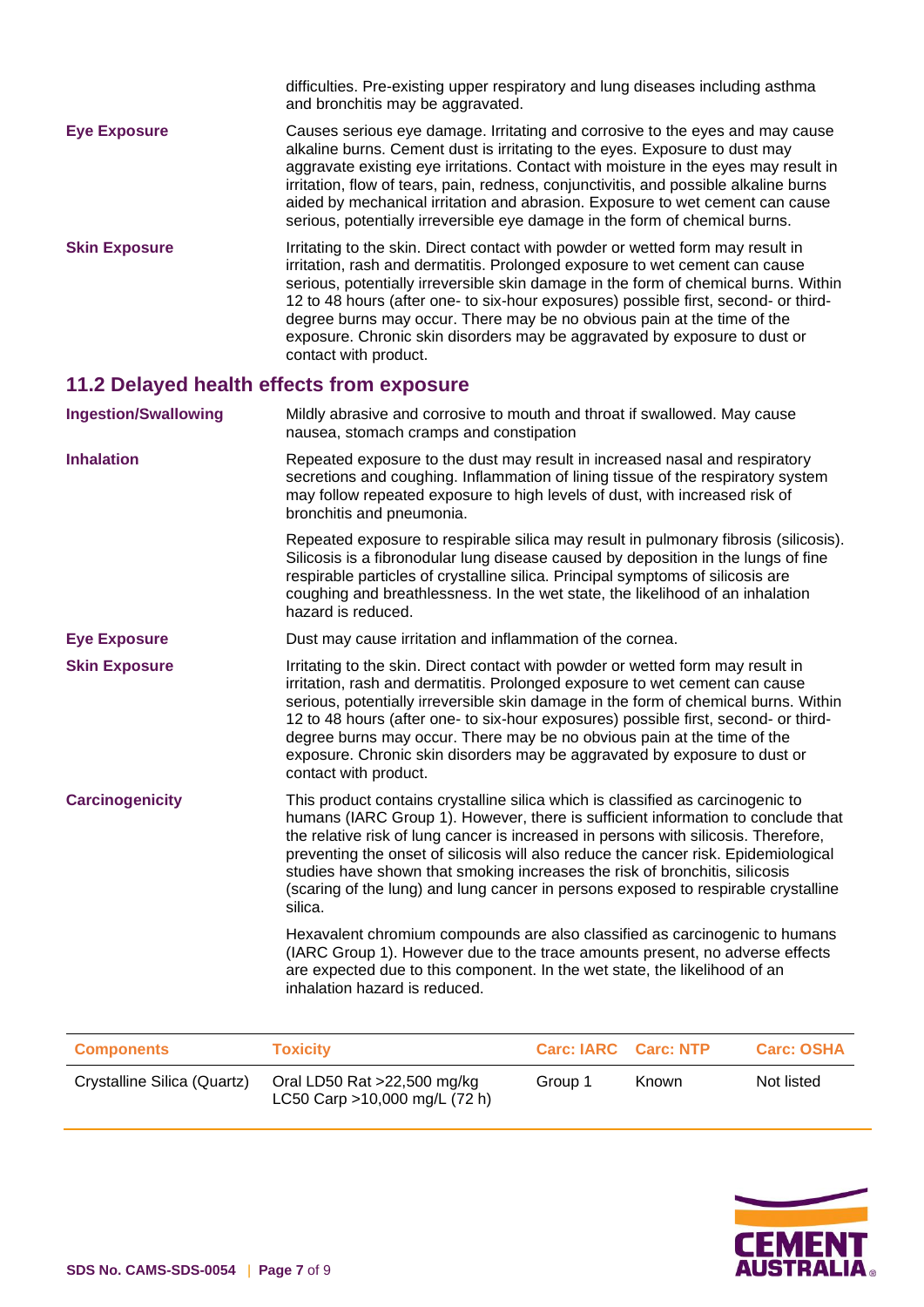# **Section 12: Ecological Information**

| <b>Ecotoxicity:</b>                      | Product forms an alkaline slurry when mixed with water. Based on available<br>data, classification criteria is not met, and there is a high probability that the<br>product is not acutely harmful to aquatic organisms. However, due to the<br>high pH of Portland Cement, the pH of waterways may be increased with<br>adverse effects on aquatic life. This product is non-toxic to aquatic<br>organisms when present as a cured solid. |
|------------------------------------------|--------------------------------------------------------------------------------------------------------------------------------------------------------------------------------------------------------------------------------------------------------------------------------------------------------------------------------------------------------------------------------------------------------------------------------------------|
| <b>Bio accumulative potential:</b>       | This product is not expected to bioaccumulate.                                                                                                                                                                                                                                                                                                                                                                                             |
| <b>Persistence and</b><br>Degradability: | Product is persistent and would have a low degradability.                                                                                                                                                                                                                                                                                                                                                                                  |
| <b>Mobility:</b>                         | A low mobility would be expected in a landfill situation.                                                                                                                                                                                                                                                                                                                                                                                  |

# **Section 13: Disposal Considerations**

Reuse or recycle where possible. Utility Base Mix can be treated as a common waste for disposal to an approved landfill site, in accordance with local authority guidelines. Alternatively, ensure product is covered with moist soil to prevent dust generation.

Keep material out of storm water and sewer drains.

Measures should be taken to prevent dust generation during disposal, and exposure and personal precautions should be observed (see above)

### **Section 14: Transport Information**

Transportation is done in bulk or bag form by Ship, Rail and Road.

| <b>UN Number:</b>                    | None allocated                      |
|--------------------------------------|-------------------------------------|
| <b>Proper Shipping Name:</b>         | None allocated                      |
| <b>Class and Subsidiary Risk:</b>    | None allocated                      |
| <b>Packing Group:</b>                | None allocated                      |
| <b>Special precautions for user:</b> | Avoid generating and breathing dust |
| <b>Hazchem Code:</b>                 | None allocated                      |
|                                      |                                     |

# **Section 15: Regulatory Information**

Utility Base Mix is not classified as Dangerous Goods.

A poison schedule number has not been allocated to this product using the criteria in the Standard for the Uniform Scheduling of Drugs and Poisons (SUSDP).

All chemicals listed on the Australian Inventory of Chemical Substances (AICS)

Classified as Hazardous per the Hazardous per the criteria of the Safe Work Australia (SWA) Approved Criteria for Classifying Hazardous Substances [SWA:1008] 3rd Edition

Exposures by inhalation to high levels of dust may be regulated under the Hazardous Substances Regulations (State) as they are applicable to Respirable Crystalline Silica, requiring exposure assessment, controls and health surveillance (NOHSC).

### **Section 16: Other Information**

**For further information on this product contact:**

**Telephone:** 1300 CEMENT (1300 236 368 - Business Hours) **Facsimile:** 1800 CEMENT (1800 236 368)